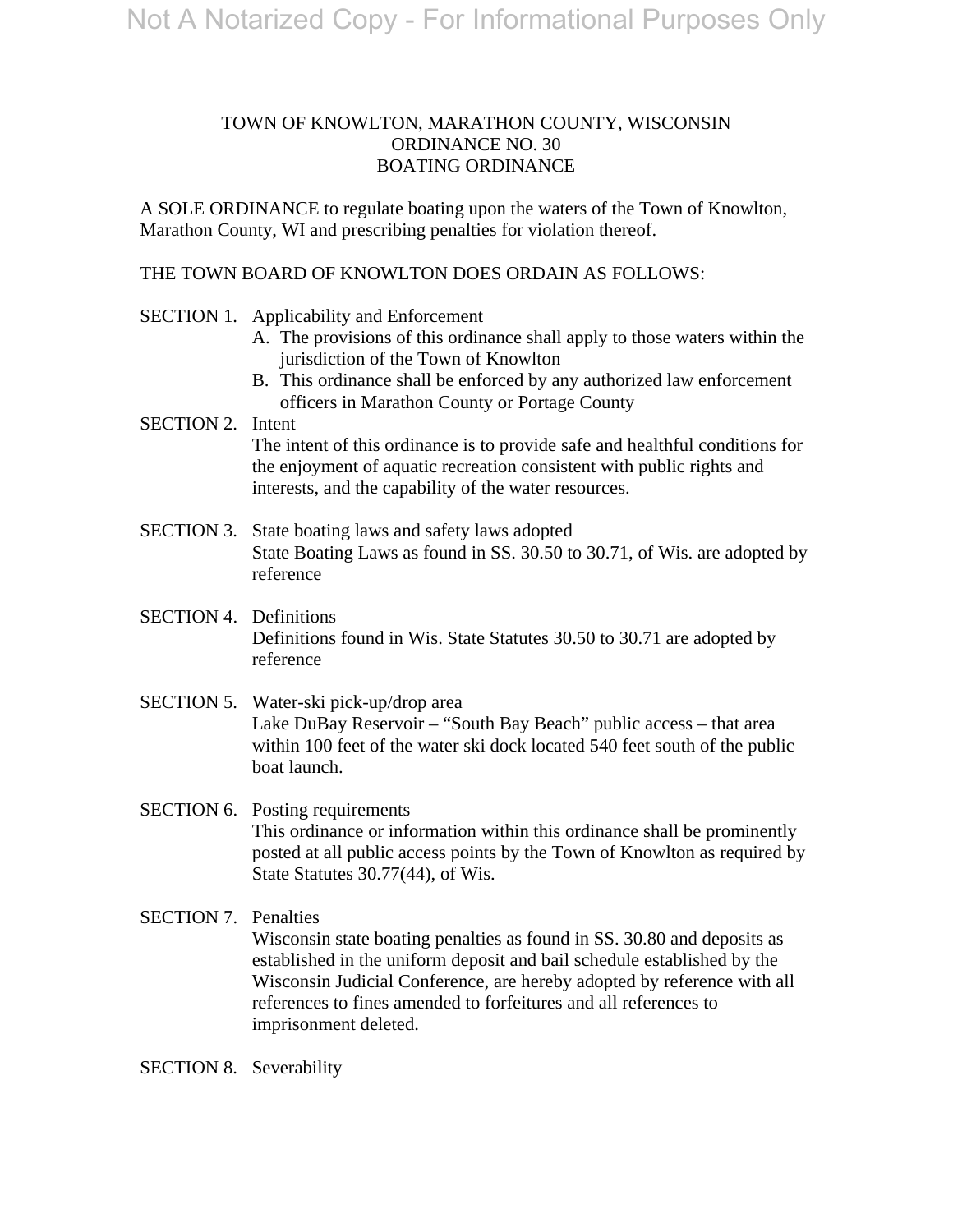The provisions of this ordinance shall be deemed severable and it is expressly declared that the Town Board would have passed the other provisions of this ordinance irrespective of whether or not one or more provisions may be declared invalid. If any provision of this ordinance of the application to any person or circumstance is held invalid, the remainder of the ordinance and the application of such provisions to other persons or circumstances shall not be effected.

SECTION 9. Effective date This ordinance will become effective upon passage and the day after publication and posting.

Adopted: February 9, 1998 Published: February 19, 1998